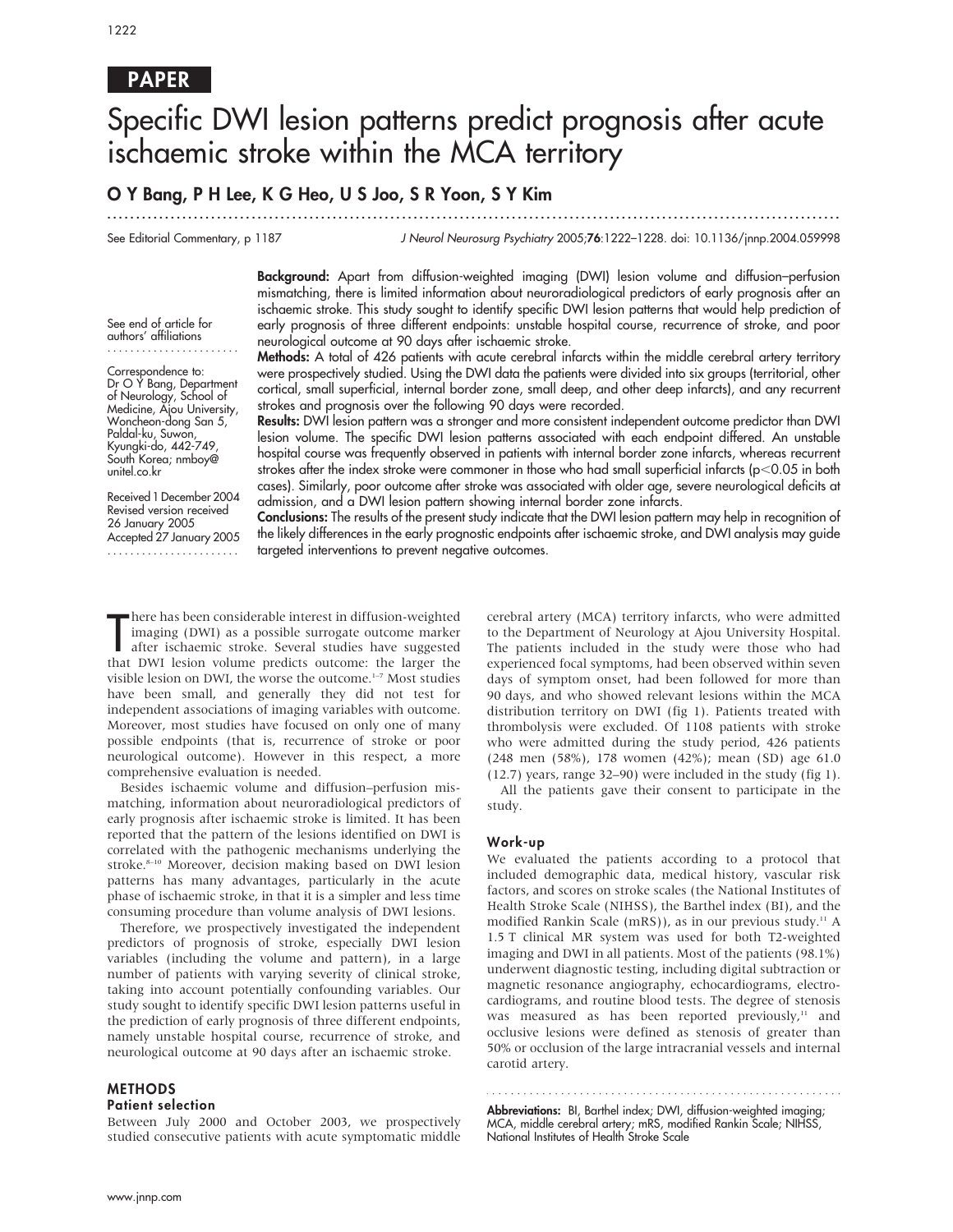

In addition, follow up axial DWI and T2-weighted imaging were done 72–96 hours after the initial DWI in selected patients who had a stable hospital course and had been enrolled between July and October 2003.

#### DWI lesion patterns

We divided the patients into six groups based on the observed DWI patterns (fig 2):

- $\bullet$  territorial infarcts involving two or more subdivisions
- other cortical infarcts—that is, cortical infarcts involving one subdivision or cortical border zone
- small superficial infarcts—that is, multiple small cortical infarcts, or single or multiple superficial infarcts in the centrum ovale
- $\bullet$  internal border zone infarcts
- small deep infarcts
- other deep infarcts—that is, large striatocapsular lesions (DWI lesion size  $>15$  mm), or concomitant DWI lesions outside the striatocapsular area.

The MCA territory was divided into three subdivisions, deep, superior, or inferior, according to the template reported previously.12 Multiple small superficial infarcts were defined as small, multifocal ischaemic lesions of  $\leq$ 1 cm in diameter, involving the cortex or centrum ovale on DWI<sup>13</sup>; internal border zone infarcts were defined as multilocular chain-like lesions, confluent striated lesion patterns, or solitary lesions located in the supraventricular or paraventricular areas.<sup>14</sup>

Two readers (KGH and USJ) blinded to the clinical data analysed the DWI data; interobserver agreement was 91% for the interpretation of DWI lesion patterns. A third reader's (SRY) opinion was obtained in cases of disagreement. We also measured the volumes of the DWI lesion(s) in all patients; the volumes were computed by multiplying the measured area per slice by the section thickness (TR, 10 000 ms; TE, 104 ms; slice thickness 7 mm; no gap).

#### Clinical outcome

The three different endpoints evaluated were: unstable hospital course; recurrence of stroke; and poor neurological outcome at 90 days after ischaemic stroke. The NIHSS score was serially checked at 1, 3, 5, and 7 days after admission. The hospital course was determined on the seventh day after admission and defined as follows: improved (when the NIHSS score decreased by  $\geq$  2 points); stable (when the score decreased by  $\leq$  points); worsening (when the score increased after admission); fluctuating (when the score episodically increased and then decreased or vice versa). We also evaluated the level of deterioration and defined marked deterioration as an increase in NIHSS  $\geq 4$  points during the first seven days of hospitalisation.

The patients were evaluated at three month intervals by one of the authors at the outpatient clinic. We defined recurrent stroke as a focal neurological deficit occurring suddenly in a vascular territory, lasting more than 24 hours, and occurring at any time after the acute phase of the index stroke. To define the outcome of the patients with stroke, the patient scores on the BI at 90 days after stroke onset were divided into two classes with a cut-off value of 60; similarly, patient scores on the mRS were divided using a cut-off value of 3.

#### Statistical analysis

We analysed the differences between the groups using the  $\chi^2$ test, Fisher's exact test, Student's t test, or one way analysis of variance (ANOVA) with post hoc analysis. Kaplan–Meier curves were used to estimate time of survival free of recurrent stroke. Independent association of DWI lesion variables (DWI lesion volume and pattern) with functional outcome was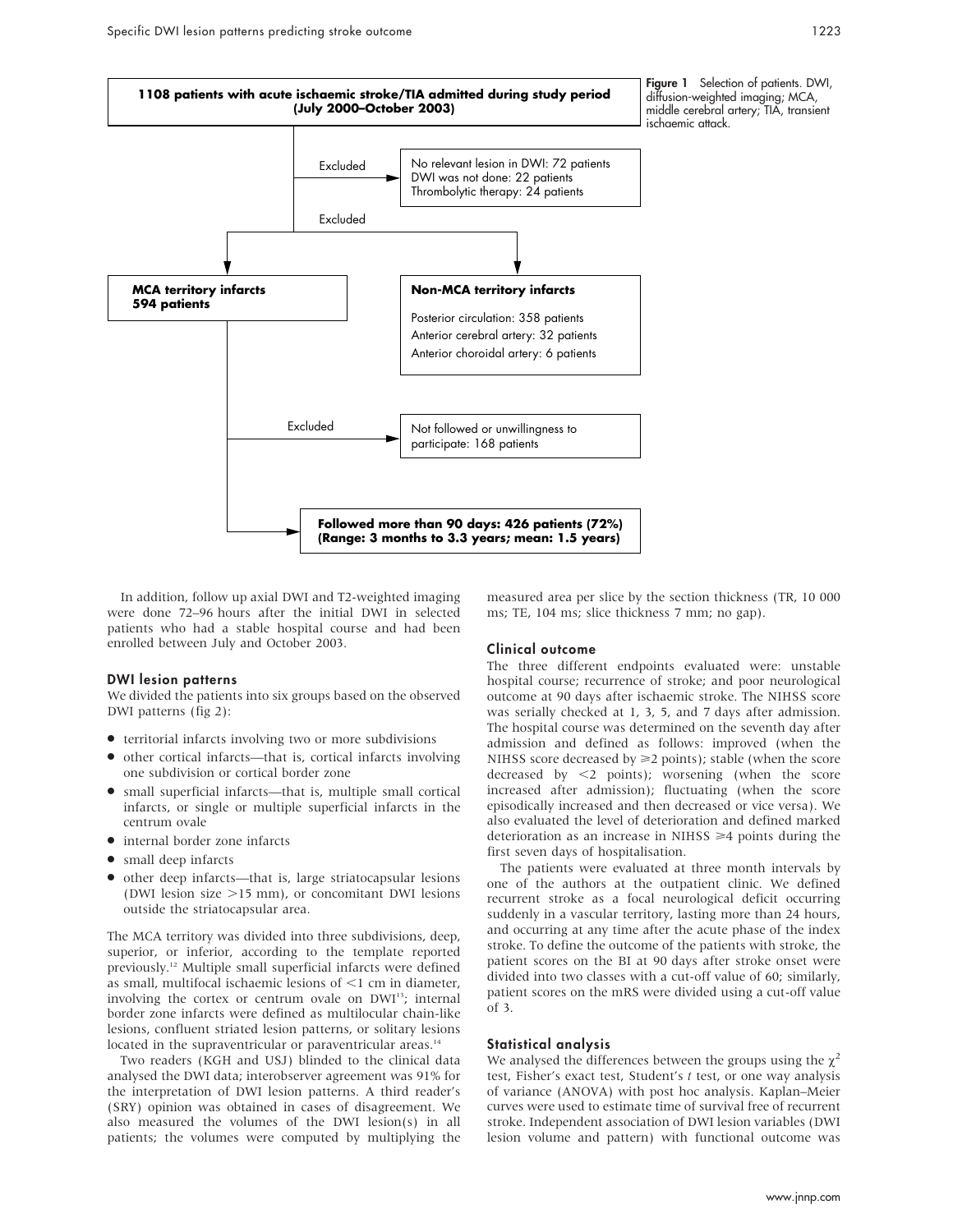

tested as previously reported<sup>7</sup>; we performed a multiple logistic regression analysis to determine whether any imaging variables were independent predictors for each endpoint of the prognosis, over and above the initial clinical severity of the stroke, vascular status, the age and sex of the patient, or the time elapsed from stroke onset and DWI. Those that were significant at the 0.2 level were entered into the initial multivariate model. Once we had obtained the most parsimonious model by backward stepwise elimination of the non-significant factors, each of the excluded variables was again entered separately into the model to test its contribution to the final model. The results are given as odds ratios (OR) estimates of relative risk, with 95% confidence interval (CI). Statistical significance was established at the  $p<0.05$  level.

## RESULTS

#### Clinical and radiological characteristics at admission According to the DWI lesion patterns, 48/426 patients were classified as having territorial infarcts, 66 as having other cortical infarcts, 102 as having small superficial infarcts, 31 as having internal border zone infarcts, 137 as having small deep infarcts, and 42 as having other deep infarcts (table 1). The patients' clinical characteristics are shown in table 1.

The age and sex ratio did not differ between the groups. The NIHSS score at admission was highest to a significant degree in patients with territorial infarcts, and lowest in those with small deep or small superficial infarcts  $(p<0.001)$ . Hypertension and diabetes mellitus were less frequently found in patients with territorial infarcts, whereas smoking was more frequently observed in patients with small deep infarcts ( $p$ <0.05). The prevalence of atrial fibrillation was highest in patients with territorial infarcts, and occlusive lesions in the relevant vessels in patients with internal border zone infarcts ( $p<0.001$ ). Previous coronary heart disease was commoner in the patients with cortical infarcts of any type (territorial, other cortical, or small superficial infarcts) than in those with internal border zone and deep (small or other) infarcts ( $p<0.05$  in both cases).

All the patients underwent DWI at 38.9 (42.1) hours (range 2–182) after the onset of symptoms (fig 3). The time interval between the onset of symptoms and the time of DWI scanning did not differ between the DWI lesion pattern groups ( $p = 0.153$ ) (table 2). The DWI volume was different between the groups, being higher in territorial infarcts, intermediate in other cortical infarcts, and lower in other groups  $(p<0.001)$ .

#### Unstable hospital course

Hospital course was determined on the seventh day of hospitalisation in all the patients. The frequencies of both unstable course (worsening and fluctuating) and marked deterioration during the first seven days of hospitalisation differed among the groups ( $p<0.001$  in both cases) (table 2). An unstable hospital course was most frequent in those with internal border zone infarcts (39%), followed by territorial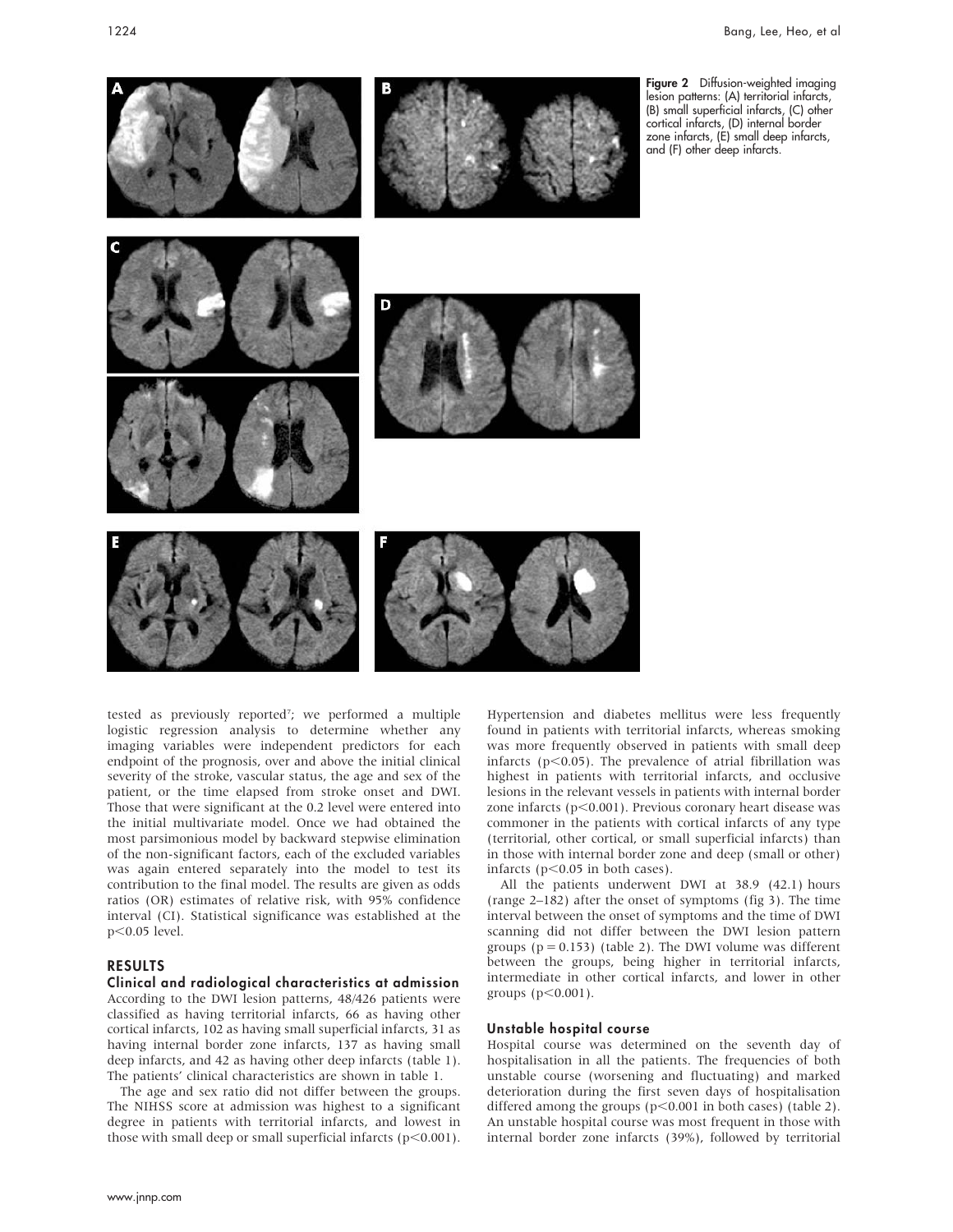Table 1 Clinical features and risk factors in each diffusion-weighted imaging lesion pattern

|                                                  | Territorial | Other cortical | Small superficial | Internal border<br>zone | Other deep  | Small deep  |
|--------------------------------------------------|-------------|----------------|-------------------|-------------------------|-------------|-------------|
| N(%)                                             | 48 (11)     | 66 (16)        | 102(24)           | 31(7)                   | 42 (10)     | 137 (32)    |
| Age in years (mean (SD))                         | 61.1(14.7)  | 61.4(15.5)     | 62.0(12.1)        | 61.2(15.8)              | 58.6 (10.9) | 60.7(11.6)  |
| Men $(n \ (\%))$                                 | 27(56)      | 37(56)         | 61 (60)           | 14(45)                  | 21(50)      | 88 (64)     |
| NIHSS score on admission* (mean (SD))            | 12.5(5.8)   | 5.4(5.1)       | 2.8(4.0)          | 5.5(5.0)                | 4.8(5.6)    | 2.3(2.1)    |
| Conventional risk factors (n (%))                |             |                |                   |                         |             |             |
| Hypertension                                     | 15(31)      | 41 (62)        | 62 (61)           | 18 (58)                 | 25(60)      | 84 (61)     |
| <b>Diabetes</b>                                  | 7(15)       | 16(24)         | 25(25)            | 13(42)                  | 10(24)      | 38 (28)     |
| Smoking                                          | 19 (40)     | 22(33)         | 42 (41)           | 9(29)                   | 14(33)      | 68 (50)     |
| Serum cholesterol (mean (SD))                    |             |                |                   |                         |             |             |
| Ratio of total to HDL                            | 4.2(1.4)    | 4.3(1.6)       | 4.5(1.2)          | 4.7(1.3)                | 4.6(1.4)    | 4.6(1.6)    |
| LDL $(mg/d)$                                     | 111.9(34.8) | 116.2(36.6)    | 110.3(39.0)       | 116.8(37.0)             | 129.5(36.5) | 120.4(40.0) |
| Previous stroke history                          | 9(19)       | 17(26)         | 23(23)            | 3(10)                   | 9(21)       | 31(23)      |
| Atrial fibrillation                              | 14 (29)     | 7(11)          | 7(7)              | 2(6)                    | 4 (10)      | 3(2)        |
| Previous coronary heart disease history† (n (%)) | 6(13)       | 6(9)           | 11(11)            | 1(3)                    | 1(2)        | 8(6)        |
| Vascular status (n (%))                          |             |                |                   |                         |             |             |
| Normal                                           | 13 (29)     | 29(45)         | 22(22)            | 4 (13)                  | 16(38)      | 102(75)     |
| Occlusive lesions <sup>±</sup>                   | 32(71)      | 35(55)         | 78 (78)           | 27 (87)                 | 26(62)      | 34(25)      |
| <b>Stenosis</b>                                  | 5(11)       | 21(33)         | 57 (57)           | 14(45)                  | 15(36)      | 31(23)      |
| Occlusion                                        | 27 (60)     | 14(22)         | 21(21)            | 13(42)                  | 11(26)      | 3(2)        |

 $\uparrow$  Territorial, other cortical, and small superficial v other groups, p $<$ 0.05.

 $\text{\tt tRelevant vessels}, p<0.001.$ 

HDL, high density lipoproteins; LDL, low density lipoproteins; NIHSS, National Institutes of Health Stroke Scale.

infarcts (27%), compared with patients with other DWI lesion patterns (9–21%). Similarly, marked deterioration was frequently observed in patients with internal border zone infarcts (16%) and territorial infarcts (13%).

#### Recurrence of stroke

This outcome, as measured with the BI at 90 days after stroke and recurrence of stroke during the follow up period (mean 1.5 years, range, 3 months to 3.3 years) was evaluated in all the patients. As shown in table 2 and fig 4, the recurrence rate of strokes after the index stroke differed depending on the DWI lesion patterns ( $p = 0.012$ ); the recurrence rate was highest in patients with small superficial infarcts (17%), followed by internal border zone infarcts (13%) and other cortical infarcts (13%). Recurrent stroke occurred less frequently in patients with deep infarcts, whether small (4%) or large (7%).

#### Poor outcome

This outcome, as measured with the BI at 90 days after the stroke, was evaluated with respect to the DWI lesion volume and the DWI lesion pattern of the index stroke. There was an



Figure 3 Time of diffusion-weighted imaging (DWI) after the onset of stroke.

inverse correlation between the DWI lesion volume and the BI at 90 days after stroke onset  $(r = -0.537, p < 0.001)$ . However, the association between DWI lesion volume and outcome at 90 days after the stroke was weaker than that between the NIHSS score at admission and the outcome on the 90th day after the stroke  $(r = 0.761, p < 0.001)$ .

The outcome at 90 days after the stroke also differed depending on the DWI lesion pattern (table 2). Although the volume of the DWI lesion was greater in patients with other cortical infarcts (22.8 (36.5) ml) than in those with internal border zone infarcts (11.6 (18.3) ml) ( $p$ <0.001), patients who showed poor outcome (that is,  $BI \leq 60$  or mRS  $\geq 3$ ) on the 90th day after the stroke were found more frequently in the group with internal border zone infarcts (42%) than in the group with other cortical infarcts (20%).

#### Independent association between the DWI lesion patterns and each prognostic endpoint

Table 3 shows the results of the multiple logistic regression model and ORs for each of the factors. DWI lesion patterns, but not DWI lesion volume, were independently associated with each prognostic endpoint, and the significant factors in the model differed for the three prognostic endpoints. Firstly, the NIHSS score and the DWI lesion pattern of internal border zone infarcts were associated with unstable hospital course and a poor outcome at 90 days after the stroke; patients who had internal border zone infarcts on DWI were about four times more likely to have an unstable course during the early hospitalisation period and about nine times more likely to remain in a severely disabled state at 90 days after the stroke than patients with small deep infarcts on DWI, after adjustment for other factors. Secondly, recurrent stroke was not associated with the severity of the initial neurological deficit or DWI lesion volume, but was associated with the DWI lesion pattern of small superficial infarcts. Patients with such a DWI lesion pattern were about three times more likely to have recurrent strokes after the index stroke than patients with small deep infarcts on DWI, after adjustment for other factors.

#### Changes in DWI lesion volume and pattern

In 33 patients, a follow up DWI (time of imaging, 98.6 (10.7) hours after onset of symptoms) was evaluated at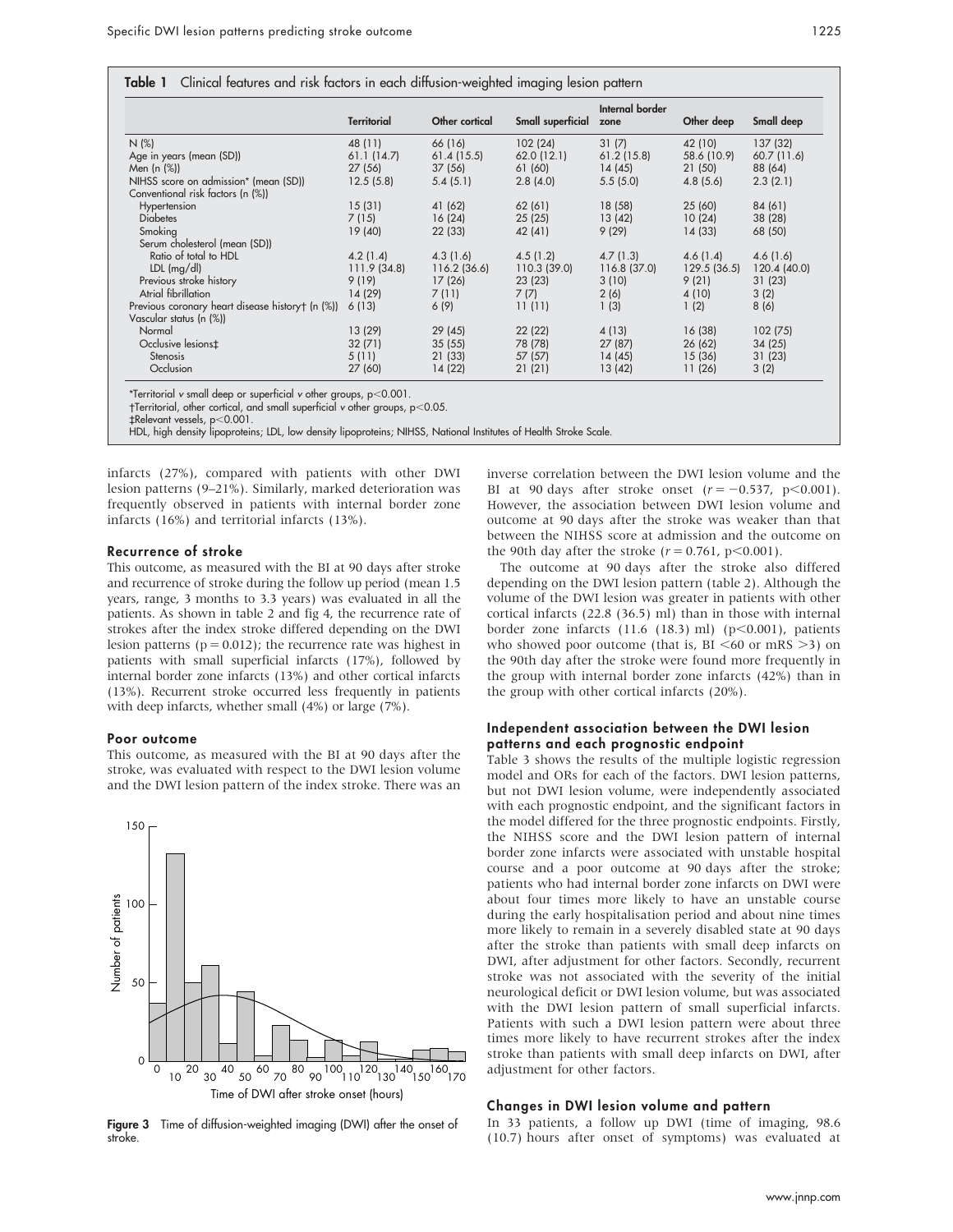|                                                                 | <b>Territorial</b> | Other cortical | Small<br>superficial | Internal border<br>zone | Other deep  | Small deep  |
|-----------------------------------------------------------------|--------------------|----------------|----------------------|-------------------------|-------------|-------------|
| DWI lesion volume in ml (mean (SD))                             | 128.1(71.3)        | 22.8(36.5)     | 1.3(3.2)             | 11.6(18.3)              | 9.7(16.7)   | 0.3(0.8)    |
| Time from symptom onset to DWI scanning in hours<br>(mean (SD)) | 30.5(49.6)         | 41.3 (46.7)    | 39.5(45.5)           | 43.8 (44.1)             | 43.4 (42.6) | 37.8 (35.8) |
| Hospital course (n (%))                                         |                    |                |                      |                         |             |             |
| Unstable course                                                 | 13(27)             | 6(9)           | 13(13)               | 12(39)                  | 9(21)       | 15(11)      |
| Marked deterioration                                            | 6(13)              | 4(6)           | 2(2)                 | 5(16)                   | 2(5)        | 1(1)        |
| Stroke recurrence (n)                                           | 40                 | 64             | 101                  | 30                      | 41          | 137         |
| Recurrence rate (n (%))                                         | 4 (10)             | 8(13)          | 17(17)               | 4(13)                   | 3(7)        | 5(4)        |
| Outcome at 90th day                                             |                    |                |                      |                         |             |             |
| Barthel index* (mean (SD))                                      | 41.7 (39.2)        | 79.2 (31.1)    | 92.3 (18.6)          | 68.6 (31.8)             | 80.6 (35.0) | 94.2 (11.9) |
| Modified Rankin scoret (mean (SD))                              | 3.6(1.9)           | 1.9(1.5)       | 1.0(1.2)             | 2.4(1.7)                | 1.4(1.7)    | 1.0(1.0)    |
| Poor outcome‡ (mean (SD))                                       | 30(63)             | 13 (20)        | 9(9)                 | 13(42)                  | 8(19)       | 6(4)        |

72–96 hours after the initial DWI (14.8 (8.5) hours after onset of symptoms). Changes in the DWI lesion volume were varied (mean 158.0% (85.9%), range 57.9–437.5%, compared with the initial DWI lesion volume), and were significantly different between patients with internal border zone infarcts on DWI (six patients, 225.6% (127.1%) and those with other patterns (27 patients, 142.9% (68.5%) ( $p = 0.031$ ). However, there were fewer changes in pattern of the DWI lesion on the follow up DWI than in the DWI lesion volume; only three patients (concordance rate 90.9%) showed a different DWI lesion pattern compared with the initial DWI lesion pattern. These changes were: other cortical to territorial infarcts  $(n = 1)$ , small superficial to internal border zone infarcts  $(n = 1)$ , and small deep to other deep infarcts  $(n = 1)$ .

#### **DISCUSSION**

Among the variables measured by DWI, DWI lesion volume has been the most extensively studied. However, in most studies an independent association of DWI lesion volume



Figure 4 Kaplan-Meier's curves for patients who did not have a recurrent stroke.

with functional outcome was not tested, $1-4$  15 and there have been conflicting results concerning whether the DWI lesion volume is an independent outcome predictor,<sup>5 6</sup> or not.<sup>7</sup> A possible explanation for this controversy is that clinical severity is so strongly related to outcome that any other outcome predictors would have to be very strong indeed to achieve independence.

Our results showed that the association between DWI lesion volume and the outcome at 90 days after a stroke was weaker than that between the NIHSS score at admission and the outcome at 90 days after a stroke. Therefore, a DWI variable that can serve as a more potent prognostic predictor than the DWI lesion volume is required. Another explanation for the controversy is that lesions that are imaged within the first 12 hours after onset of symptoms show a significant increase in DWI lesion volume on follow up images, $2^{15}$  16 as areas surrounding the core of the lesion become infarcted after the initial MRI was done.<sup>17</sup> For this reason, in one recent study, time from onset of symptoms to MRI scanning was an independent predictive factor of outcome in the analysis (the longer the time, the better the outcome).<sup>5</sup> Yet again, one concludes that a more consistent prognostic predictor than the DWI lesion volume is needed. In our present study, the DWI lesion pattern was a strong independent predictor of outcome, and our results also suggest that the degree of increase in DWI lesion volume differs depending on the DWI lesion pattern; patients with internal border zone infarcts on DWI had poorer prognosis, despite the relatively small volume of their DWI lesions. Analysis of the DWI lesion pattern as a predictor of prognosis may be a simple and reasonable method because (a) it is less time consuming and (b) it may be less critical to consider the time elapsed from onset of symptoms to MRI scanning.

Our present study shows that different clinical and DWI variables are associated with different endpoints of stroke prognosis. One possible explanation is that different mechanisms may be involved with respect to each prognostic endpoint after ischaemic stroke—for example, the extent of ongoing ischaemic injury, as well as its severity, may underlie an unstable hospital course and poor outcome at 90 days; and recurrent thromboembolism, as well as large arterial disease with large areas of haemodynamic compromise, may play a role in recurrent stroke.

Our findings demonstrate, firstly, that an unstable hospital course is independently associated with internal border zone infarcts as well as with the severity of neurological deficits at admission. Therapies for patients with internal border zone infarcts may be different from therapies for those with other DWI patterns. More aggressive interventions may be indicated in these patients, who currently are often treated with little urgency. Further therapeutic trials are needed to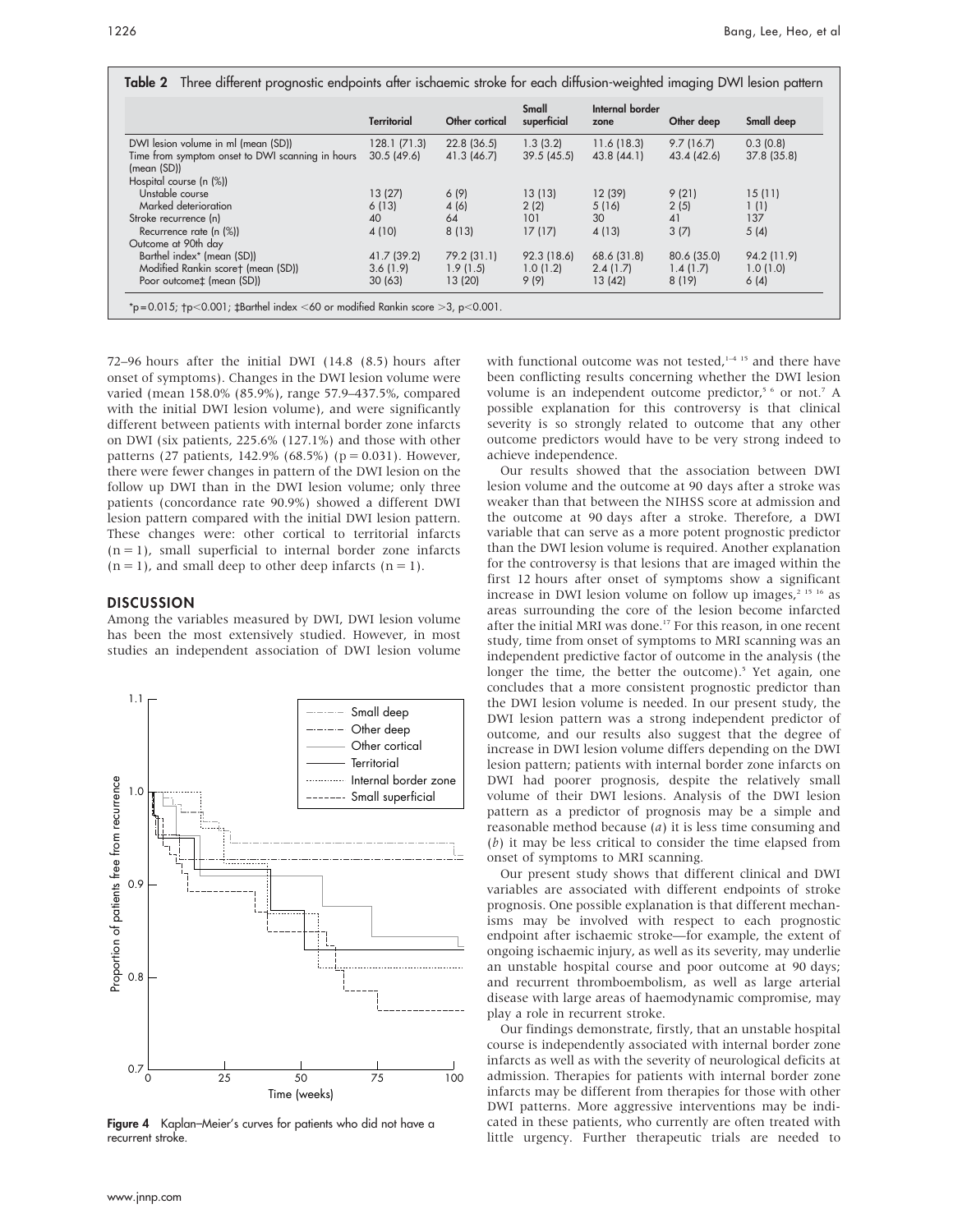| <b>Variables</b>                       | Unstable hospital course |         | Poor outcome at 90 <sup>th</sup> day |         | Recurrent stroke         |         |
|----------------------------------------|--------------------------|---------|--------------------------------------|---------|--------------------------|---------|
|                                        | OR (95% CI)              | p value | OR (95% CI)                          | p value | OR (95% CI)              | p value |
| Age                                    | N/A                      | 0.920   | $1.03$ (1.01 to 1.06)                | 0.016   | N/A                      | 0.429   |
| Sex                                    | N/A                      | 0.864   | N/A                                  | 0.311   | N/A                      | 0.778   |
| The NIHSS score                        | $1.08$ (1.02 to 1.15)    | 0.010   | $1.33$ (1.23 to 1.45)                | < 0.001 | N/A                      | 0.815   |
| DWI lesion volumes                     | N/A                      | 0.456   | N/A                                  | 0.216   | N/A                      | 0.163   |
| DWI lesion patterns*                   |                          | 0.006   |                                      | 0.007   |                          | 0.043   |
| Territorial                            | N/A                      | 0.879   | N/A                                  | 0.066   | N/A                      | 0.567   |
| Other cortical                         | N/A                      | 0.135   | N/A                                  | 0.344   | N/A                      | 0.359   |
| Small superficial                      | N/A                      | 0.769   | N/A                                  | 0.500   | $2.93$ (1.20 to $7.14$ ) | 0.035   |
| Internal border zone                   | 4.21 (1.64 to 10.81)     | 0.003   | $9.11$ (2.75 to 30.21)               | < 0.001 | N/A                      | 0.529   |
| Large deep                             | N/A                      | 0.236   | N/A                                  | 0.252   | N/A                      | 0.474   |
| Vascular status†                       |                          | 0.226   |                                      | 0.298   |                          | 0.677   |
| <b>Stenosis</b>                        | N/A                      | 0.427   | N/A                                  | 0.966   | N/A                      | 0.477   |
| Occlusion                              | N/A                      | 0.355   | N/A                                  | 0.189   | N/A                      | 0.818   |
| Time elapsed from stroke onset and DWI | N/A                      | 0.062   | N/A                                  | 0.984   | N/A                      | 0.729   |

determine whether patients with internal border zone infarcts, who may have a high risk of subsequent worsening and a distinct pathophysiology (unstable cerebral haemodynamics), may benefit from more aggressive interventions (such as antithrombotic therapy or angioplasty/surgery), neuroprotective agents (which can be administered before deterioration), or from interventions that increase collateral blood flow (such as hypertensive therapy). Secondly, the recurrence rate of stroke in our study differed depending on the DWI lesion pattern. Our results showed that clinical and radiological variables for the severity of injury (that is, the NIHSS score and DWI lesion volume) were not associated with the recurrence of stroke. In contrast, there was an association between recurrent stroke and the DWI lesion pattern, with higher rates of subsequent stroke in patients with small superficial infarcts compared with those with other DWI lesion patterns. Our results suggest that patients with small superficial infarcts, either multiple small cortical infarcts or small infarcts of the centrum ovale, have a higher chance of recurrent strokes than those with other DWI lesion patterns. Lastly, the severity of ischaemic injury is an independent predictor of poor outcome.

We found that, in addition to the age of the patients, the NIHSS score and the DWI lesion pattern were independent predictors of outcome. The NIHSS score at admission may represent the severity of ischaemic injury at initial presentation, whereas the DWI lesion pattern of internal border zone infarcts may represent the group of patients who are at high risk of evolving stroke during the first few days after the symptoms. Our present results suggest that patients who have internal border zone infarcts on DWI have poor outcomes despite the relatively small infarct volumes on initial DWI; we found large arterial disease in about 90% of cases, suggesting larger areas of haemodynamic compromise than were reflected in the DWI lesions in these patients. Therefore, the DWI lesion pattern may provide a tool to identify the groups of patients with ongoing ischaemic injury, and it may support the NIHSS score or DWI lesion volume in predicting the outcome after ischaemic stroke. Recently, we have also demonstrated that the clinical features and DWI lesion patterns are different in atherosclerotic MCA and carotid sinus disease, suggesting different pathogenesis.<sup>18</sup> Our present data provide novel evidence that DWI lesion patterns are a useful measure for evaluation of early prognosis in patients with cerebral infarcts within the MCA territory. If others replicate these results, decisions about use of targeted interventions for the prevention of each prognostic endpoint after acute ischaemic stroke could be assisted by analysis of the DWI pattern.

Although we have tried to predict the outcome at the acute stage of ischaemic stroke by means of DWI lesion variables, further studies are needed. Firstly, stroke subtypes may influence the DWI lesion patterns as well as the prognosis after ischaemic stroke; we did not study this.<sup>18-20</sup> Secondly, the combination of DWI analysis and differentiation of the underlying cause of stroke, together with investigations of perfusion defects in the acute phase, may allow further understanding of the various pathophysiological mechanisms underlying neurological worsening, stroke recurrence, and poor outcome. Lastly, the occlusive lesions in the nonrelevant vessels and the pattern of old stroke lesions were not evaluated in the present study. Data on these two points could be relevant for evaluating the impact of DWI lesions on stroke outcome.

#### Authors' affiliations .....................

O Y Bang, P H Lee, K G Heo, U S Joo, S Y Kim, Department of

Neurology and Neuroradiology, School of Medicine, Ajou University, Suwon, South Korea

S R Yoon, Department of Neuroradiology, Shin Hospital, Suwon, South Korea

This work was supported in part by a grant from the Ministry of Health and Welfare  $(0412 - DB00 - 0101 - 007)$  to  $\circ$  Y B.

Competing interests: none declared

#### REFERENCES

- 1 Lovblad KO, Baird AE, Schlaug G, et al. Ischemic lesion volumes in acute stroke by diffusion-weighted magnetic resonance imaging correlate with clinical outcome. Ann Neurol 1997;42:164–70.
- 2 Tong DC, Yenari MA, Albers GW, et al. Correlation of perfusion- and diffusion-weighted MRI with NIHSS score in acute (<6.5 hour) ischemic stroke Neurology 1998;50:864-70.
- 3 Barber PA, Darby DG, Desmond PM, et al. Prediction of stroke outcome with echoplanar perfusion- and diffusion-weighted MRI. *Neurology*<br>1998;**51**:418–26.
- 4 Beaulieu C, de Crespigny A, Tong DC, et al. Longitudinal magnetic resonance imaging study of perfusion and diffusion in stroke: evolution of lesion volume and correlation with clinical outcome. Ann Neurol 1999;46:568–78.
- 5 Baird AE, Dambrosia J, Janket S, et al. A three-item scale for the early
- rediction of stroke recovery. Lancet 2001;357:2095-9.
- 6 Thijs VN, Lansberg MG, Beaulieu C, et al. Is early ischemic lesion volume on diffusion-weighted imaging an independent predictor of stroke outcome? A multivariable analysis. Stroke 2000;31:2597–602.
- 7 Wardlaw JM, Keir SL, Bastin ME, et al. Is diffusion imaging appearance an independent predictor of outcome after ischemic stroke? Neurology 2002;59:1381–7.
- 8 Baird AE, Lovblad KO, Schlaug G, et al. Multiple acute stroke syndrome: marker of embolic disease? Neurology 2000;54:674–8.
- 9 Gandolfo C, Del Sette M, Finocchi C, et al. Internal borderzone infarction in patients with ischemic stroke. Cerebrovasc Dis 1998;8:255–8.<br>10 Lee PH, Bang OY, Oh SH, *et al.* Subcortical white matter infarcts: comparison
- of superficial perforating artery and internal border-zone infarcts using diffusion-weighted magnetic resonance imaging. Stroke 2003;34:2630-5.